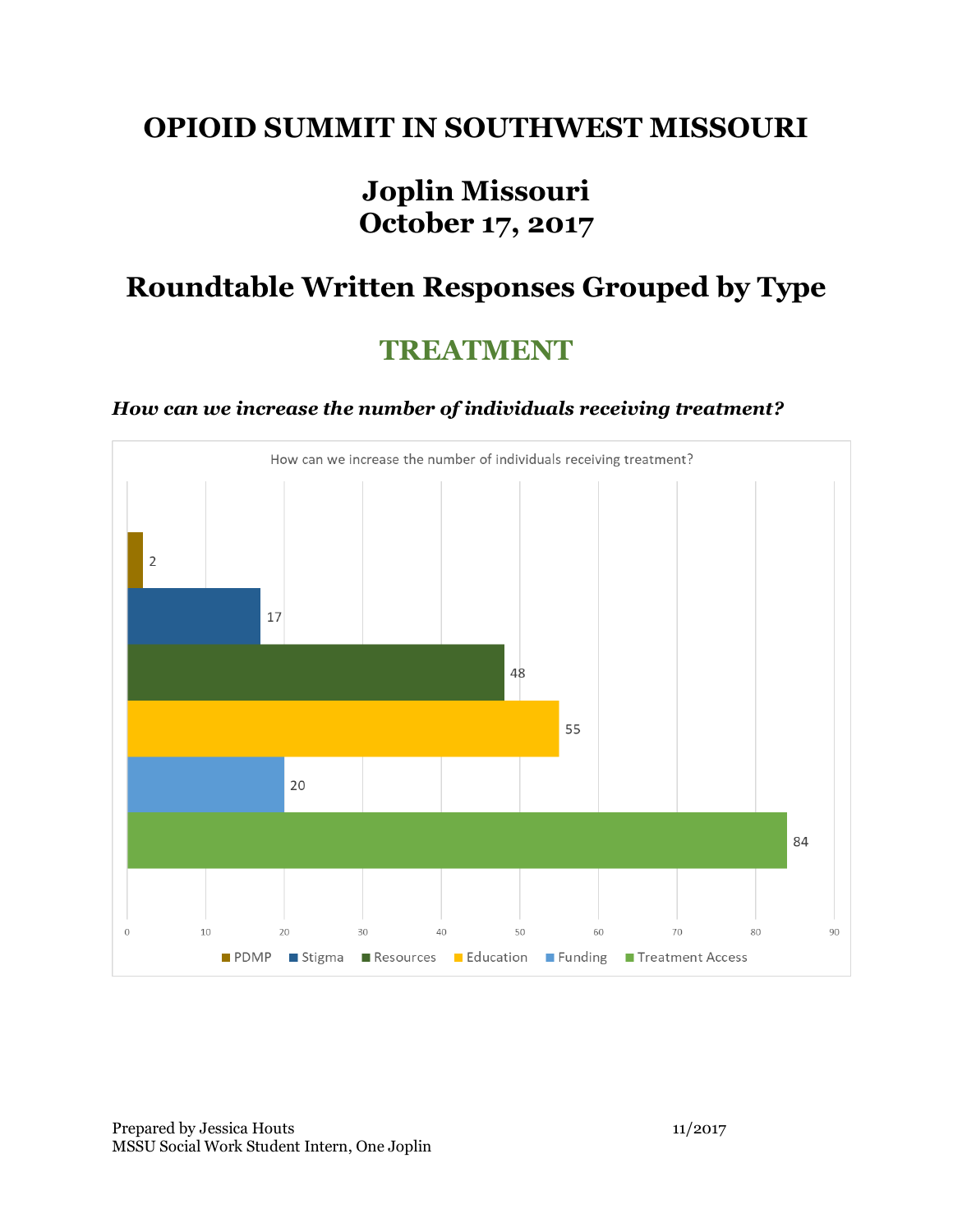# **Detail - Roundtable Written Responses**

#### *How can we increase the number of individuals receiving treatment?*

How can we increase the number of individuals receiving treatment? Treatment availability regardless of ability to pay Education on mental health as well as substance abuse Take responsibility for actions and teach children responsibility Creating a more supportive environment so people feel comfortable disclosing Increase mental health providers and drug recovery specialist Training community members how recognize and who to refer to Educating general population so they can recognize in themselves and others if they need treatment Addiction first aid, like mental health first aid Looking at the roots of addiction, what is the underlying issue Access to affordable health care Address the stigma attached to use/treatment More funding for hospitals for treatment to increase facilities More inpatient treatment options cheaper more beds cost and payment loopholes advocating for this and other mental health Availability Health insurance availability More varying programs in the community that help with abstinence from other drugs and provide life skills support Education for how to refer and knowledge of resources Drug court More funding Fear of punishment of using drugs/ being in vicinity of drug use Lack of facilities Lack of 14 hour crisis/treatment centers Being turned away for appointment times Reduce stigma Confront ignorance Increase access Community awareness Family involvement More treatment options Reducing stigma Education Address other underlying issues Counseling in medical clinics/offices Highlight success stories Discussion of options

Prepared by Jessica Houts 11/2017 MSSU Social Work Student Intern, One Joplin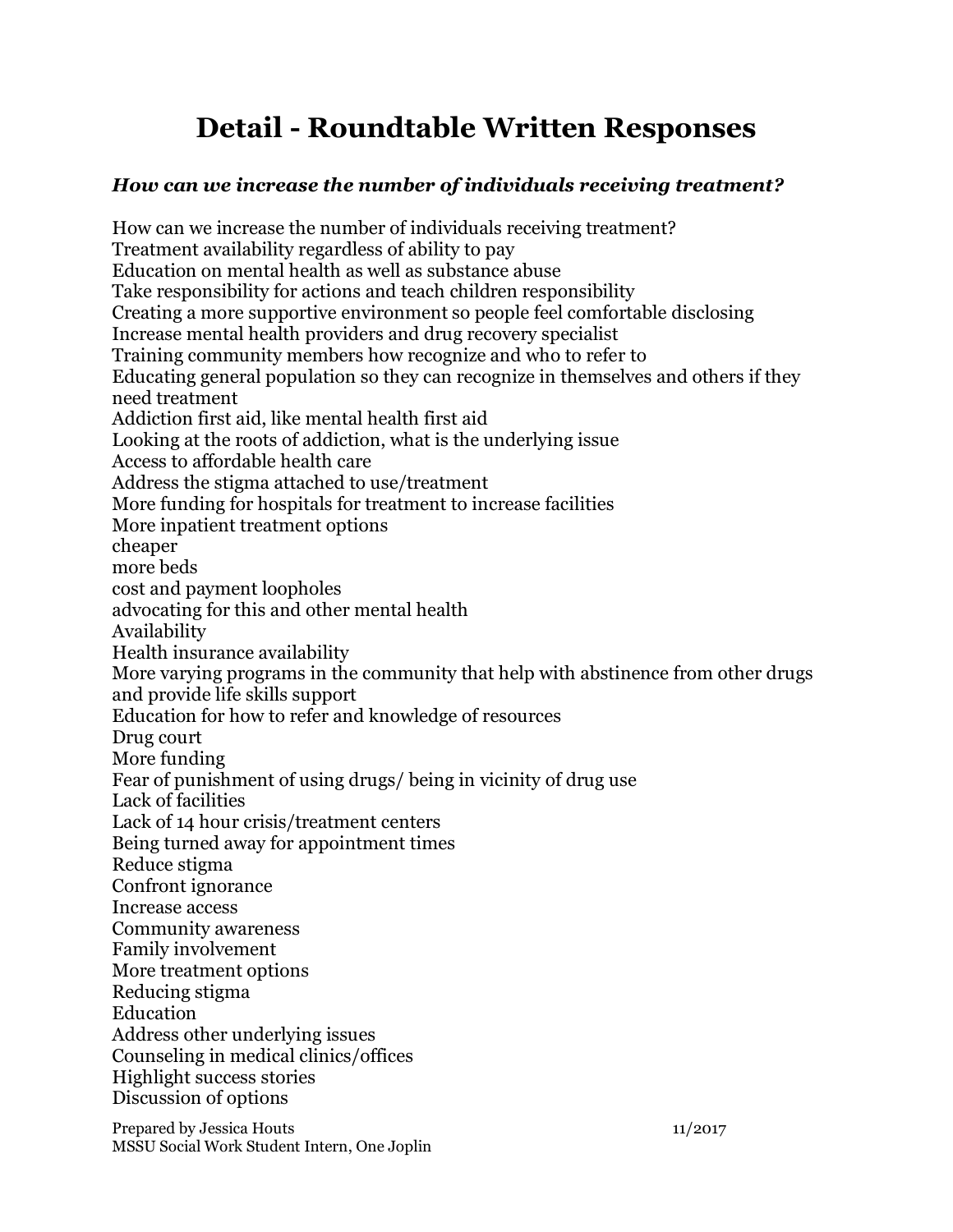Community support groups Stigma Affordability Accessibility Networking Education Resources Funding Increase number of providers Improve education Enhance awareness Decrease stigma Engage family members Collaborate with businesses Early intervention Early prevention Longer treatment programs More DBT programs Education/Awareness Change of approach Exchange facilities Locations and services in the community Reaching minorities, stats don't align Less stigmatized facilities Funding access Community partnerships and connections Stigma Peer support and guidance Move treatment options Screening tools to help identify those who need treatment for health care professionals 14 hour intake Affordable care Insurance coverage Medicaid coverage Address the uninsured Improve access to treatment Provide services on weekends and evenings Less paperwork Improved wait times for treatment More peer support/ counselors who can relate to substance use issues Find ways to motivate to seek treatment Make treatment more accessible Decrease stigma associated with treatment Treat the symptoms, employment, homelessness outreach Increase outreach in the using population Alternative sentencing, more treatment less punishment Beginning these conversations in our communities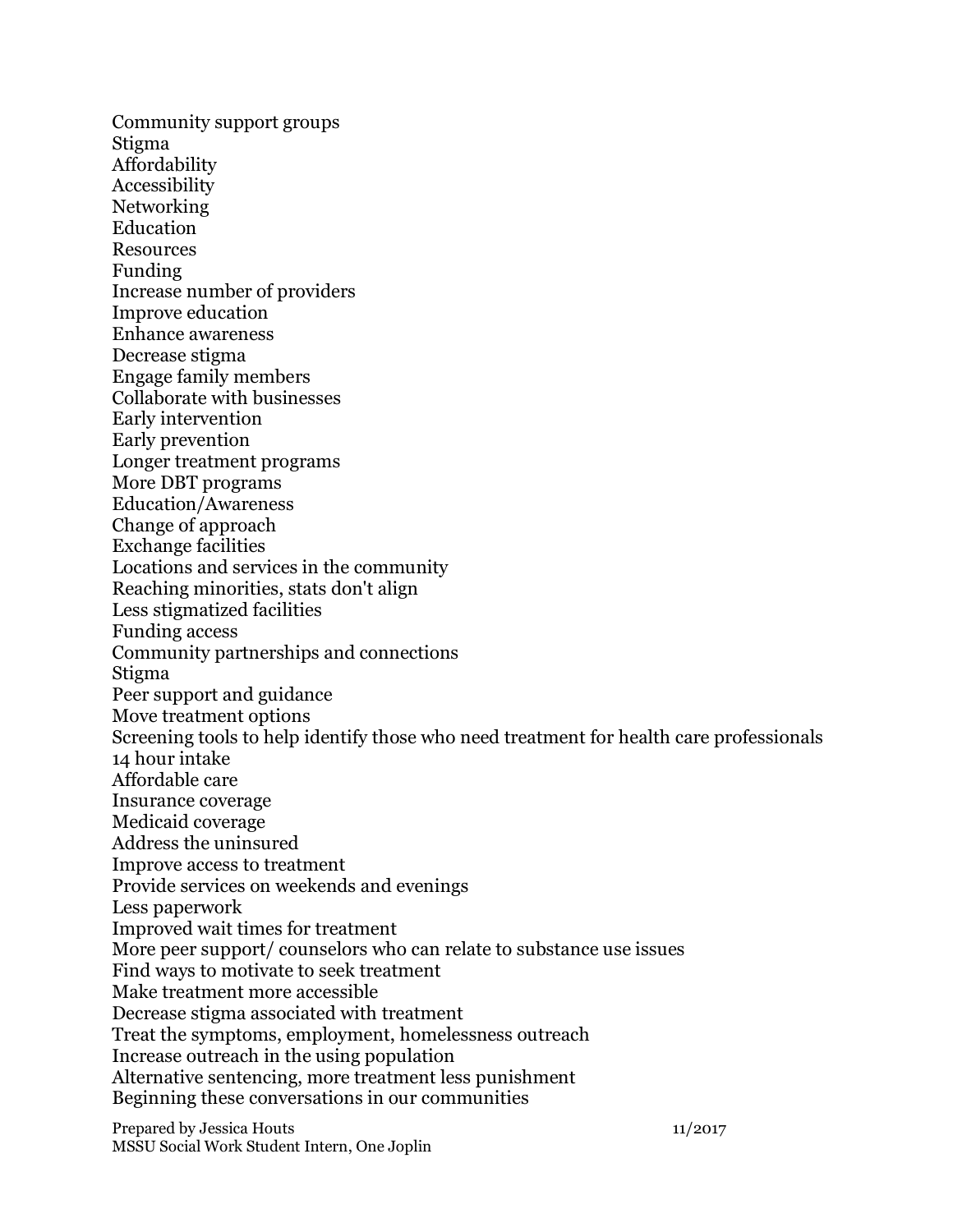Prepared by Jessica Houts 11/2017 Make sure people know how important it is to get rid of medications not being used Encourage people to seek treatment Reduce stigma attached to seeking help Making sure people know where and how to receive treatment Increasing access to treatment options and funding/ insurance More awareness/ knowledge by everyone Reduce stigma of treatment through education Make treatment more easily obtained to the masses Increase information to public on all levels Provide a transportation program to help people get to treatment Court ordered treatment that can be initiated by families More treatment options, more long-term treatment More education earlier on (young children) Treatment/sponsor outreach when people are in the hospital detoxing or other substance abuse related illness/injuries Raise awareness Have a monitoring program so we can identify individuals who are exhibiting drug addiction problems Adequate treatment resources that are timely and affordable What are the right questions to ask to identify those at risk? Assess drug screening policies with local employers Immediate and mandatory treatment once a person enters into the legal systems - zero tolerance More centers for treatment/ more affordable Remove stigma Transportation More opportunity to identify those with substance issues Educate clients on what opioid misuse or addiction is to enable them to self-identify problem Increasing awareness that it's an issue Offer alternative treatment, more than treating pain. Flexible treatment options Pass PDMP to help professionals' ability to identify patients at risk Campaign against pharmaceutical propaganda Proactive public health issue, fight like we fight cancer Look to the long range, future generations Remove fear factor Knowledge of and access to treatment facilities Extend it to people who don't want to quit Raise education awareness Make treatment plans longer Remove stigma Educate community Longer treatment programs Cost Counseling Individual/client friendly services

MSSU Social Work Student Intern, One Joplin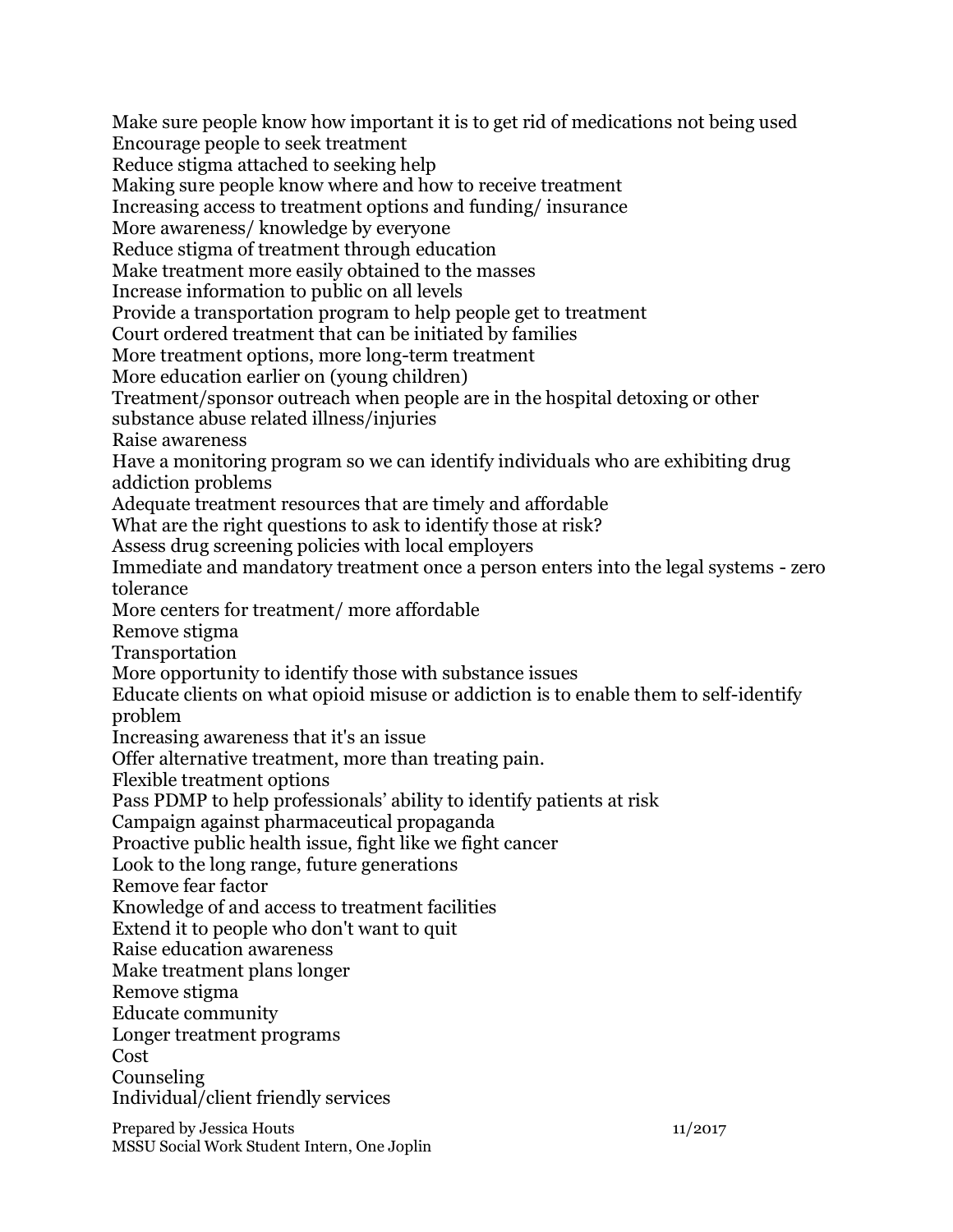Affordable treatment /medical care Doctor referrals Treatment in hospitals Provider's knowledge Have available resources for treatment at time of crisis Don't put them in a psych ward or jail Funding Education Funding for programs and patients to pay PDMP Stigma Make it easier Make more facilities Cost effective Stigma Hassle, hassle, hassle!! Lower cost More space Access to 14 hour care More co-occurring facilities that address substance and mental health issues and primary care Cheaper, more accessible treatment Education/awareness More mental health services Stigma (treating like a criminal instead of mental illness) Fear of loss of security Fear of change Non-institutional support system Housing Knowledge/education of available resources for community members PSAs Longer treatment programs Increase funding streams Increase number of modified medical detox programs Drug treatment court Increase funding for juvenile drug treatment courts More comprehensive outpatient treatment More innovative treatment Reduce stigma to increase treatment Better training of physicians to diagnose disease and referral to treatment Use treatment more than jail or prison time More knowledge of treatment facilities Longer treatment impatient time More treatment programs Reduce stigma of treatment through education More knowledge delivered to communities to realize it's a disease not bad people Access/ expansion fo treatment facilities

Prepared by Jessica Houts 11/2017 MSSU Social Work Student Intern, One Joplin